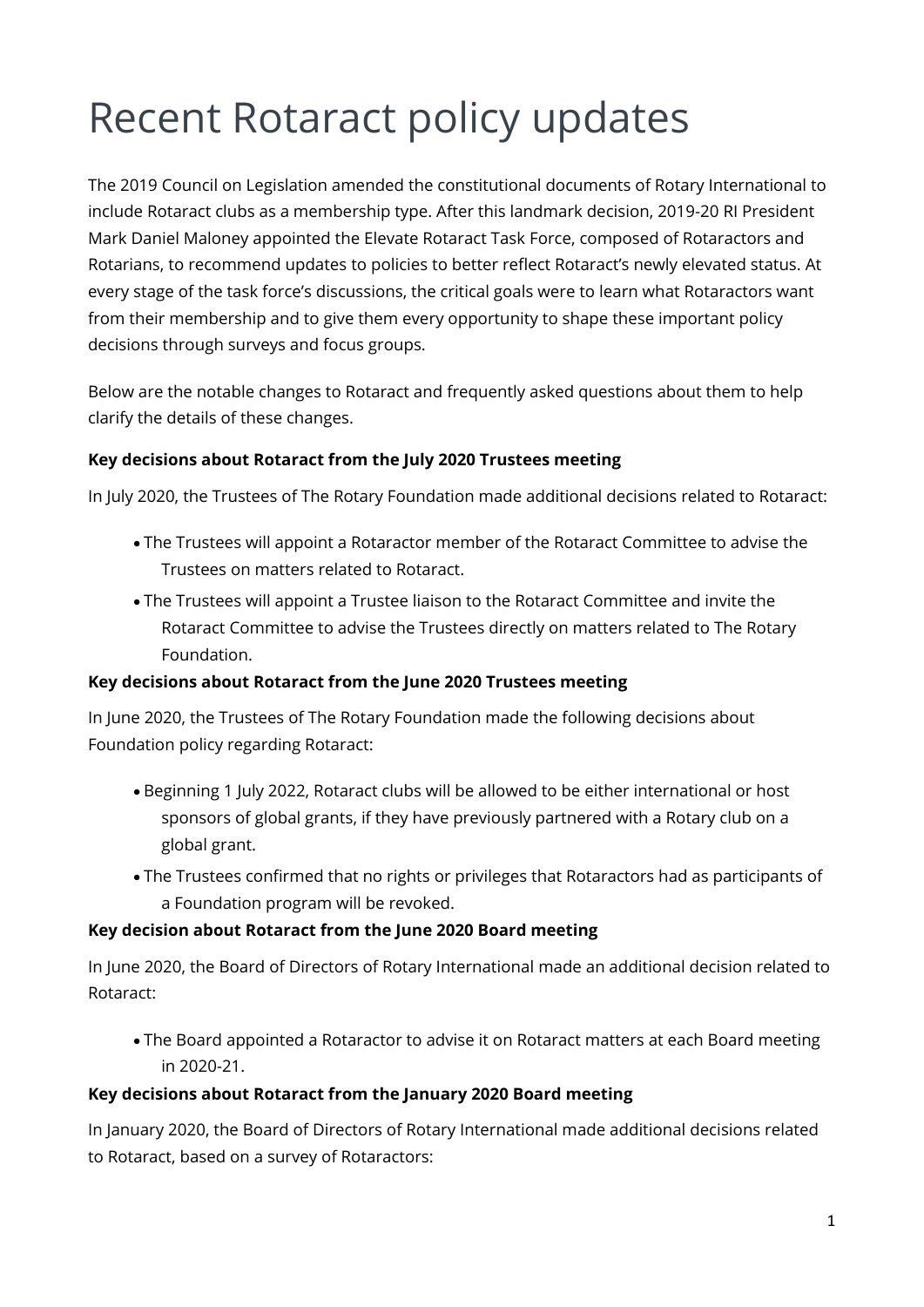- Rotaract clubs will begin paying dues to Rotary International 1 July 2022 . The annual dues will be \$5 per member for university-based clubs and \$8 per member for communitybased clubs. The \$50 one-time fee for chartering a new Rotaract club will be eliminated.
- A Rotaract club may, but is not required to, set an age limit, if the club (in accordance with its bylaws) gets the approval of its members and, if applicable, its sponsor club . (This is a clarification of the Board's October 2019 decision about the removal of the upper age limit for Rotaract clubs.)

## **Key decisions about Rotaract from the October 2019 Board meeting**

In October 2019, the Board of Directors of Rotary International made several changes to the policies related to Rotaract, which were recommended by the Elevate Rotaract Task Force. To learn more:

- Review the [details of the policy changes related to Rotaract](https://my-cms.rotary.org/en/document/changes-rotary-code-policies-elevate-rotaract)
- Review the [updated Standard Rotaract Club Constitution](https://my-cms.rotary.org/en/document/standard-rotaract-club-constitution-effect-1-july-2020)
- Review the [updated Recommended Rotaract Club Bylaws](https://my-cms.rotary.org/en/document/recommended-rotaract-club-bylaws-effect-after-1-july-2020)

Changes to the Code of Policies — effective 1 July 2020:

- Rotaract clubs will be able to establish a new club with or without a sponsor.
- Rotaract clubs will able to choose other Rotaract clubs as their sponsors.
- Rotaract clubs will be open to all young adults at least 18 years old.
- Rotaract policies will be moved from chapter V, "Programs," to a revised chapter II, "Clubs."
- The Standard Rotaract Club Constitution and the Recommended Rotaract Club Bylaws will be amended to reflect these policy changes.
- Rotary districts are encouraged to include Rotaractors in every district committee.

Other key decisions:

- The RI president, the RI Board of Directors, and The Rotary Foundation Trustees should consider how Rotaractors might advise them on Rotaract matters.
- Rotary International has set goals for Rotaract to:
	- o Increase the number of Rotaractors reported to Rotary by 100 percent by 2022
	- o Increase the number of reported Rotaractors who join Rotary clubs by 20 percent by 2022
	- o Increase the number of reported Rotaractors to 1 million by 2029

## **Frequently asked questions**

## **How were these decisions made?**

For several years, the Board, Trustees, committees, Rotarians, and Rotaractors around the world have been discussing how to elevate Rotaract and recognize Rotaract clubs as Rotary clubs'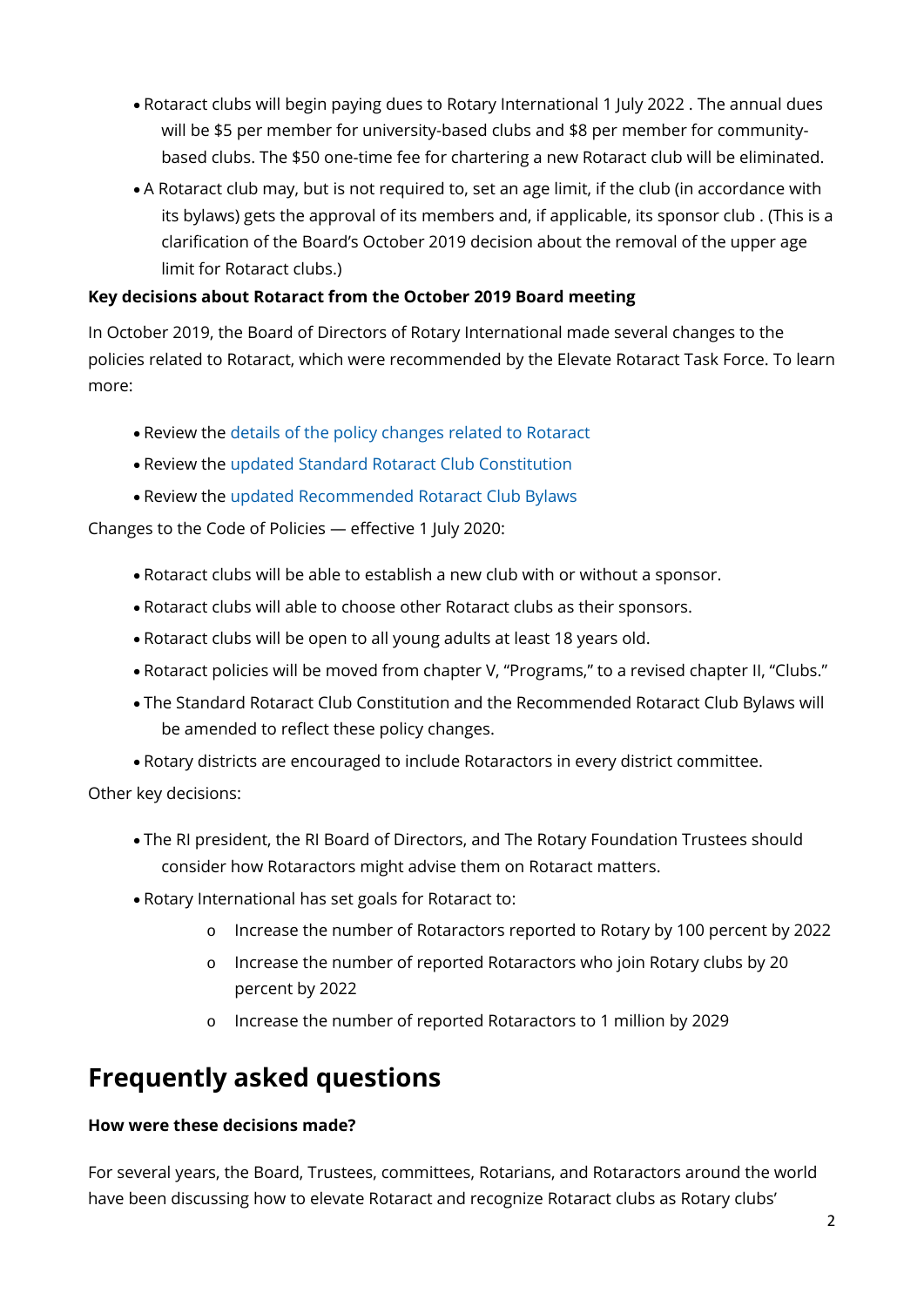partners in service. Rotaractors have offered their ideas to the Board through RI's Rotaract Committee, at the annual Rotaract Preconvention, and through online surveys and focus groups — and it was time to take action.

Overwhelmingly, we heard that Rotaract was more than just a program and Rotaractors wanted more flexibility, more products and services, and more recognition from Rotary for the amazing work they're doing in their clubs, districts, and multidistricts. After the 2019 Council on Legislation voted to officially recognize Rotaract clubs as a membership type, the president appointed the Elevate Rotaract Task Force to discuss how to update Rotaract policies to reflect this new status and create an inclusive, innovative, and flexible membership experience.

## **Why were these decisions made?**

Rotarians and Rotaractors have been discussing the importance of Rotaractors as a part of the Rotary family, as people of action, and as an integral part of our new [Action Plan.](https://my-cms.rotary.org/en/learning-reference/about-rotary/strategic-plan?embed=true) These important decisions reflect the current trends among Rotaract clubs, elevate Rotaract as a membership type alongside Rotary clubs (unique in its identity, club culture, and member benefits), and encourage greater flexibility, innovation, and diversity within Rotaract.

## **When do these changes take effect?**

The changes to the Rotary Code of Policies related to sponsorship and age limits for Rotaract clubs took effect 1 July 2020. However, Rotaract clubs won't be required to pay dues to Rotary International or be able to participate as sponsors of global grants until 1 July 2022. This gives you time to review and discuss these changes with your club and district. Of course, we know that changes take time to implement, and we encourage clubs and districts to develop plans to update their bylaws and incorporate these changes over time.

## **Where can we find the policies about Rotaract?**

You can find the policies in chapter II, "Clubs," of the Rotary Code of Policies. See Article 12 titled "Rotaract Clubs."

## **When do we have to update our Rotaract club's constitution and bylaws?**

The Standard Rotaract Club Constitution has been updated to reflect the changes related to club sponsorship and age limits for Rotaract clubs, and only the RI Board can amend it. The [Standard](https://my-cms.rotary.org/en/document/standard-rotaract-club-constitution)  [Rotaract Club Constitution](https://my-cms.rotary.org/en/document/standard-rotaract-club-constitution) automatically applies to all active Rotaract clubs. The [Recommended](https://my-cms.rotary.org/en/document/recommended-rotaract-club-bylaws)  [Rotaract Club Bylaws](https://my-cms.rotary.org/en/document/recommended-rotaract-club-bylaws) have also been updated, and clubs are encouraged to customize them to meet their needs.

## **Why did The Rotary Foundation decide to allow Rotaract clubs to be the sponsors of global grants?**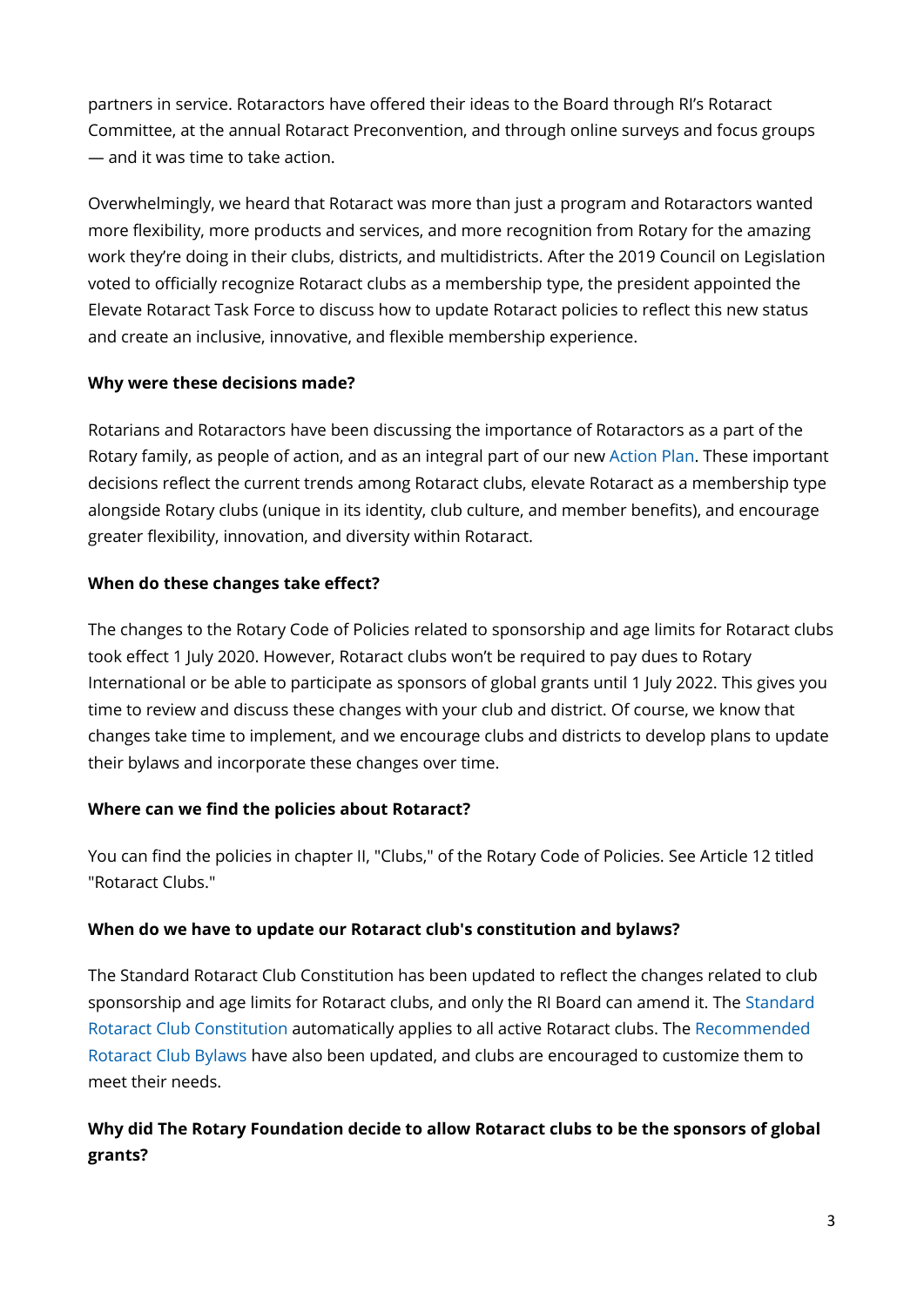The Trustees recognized that many Rotaract clubs are already doing innovative, sustainable service projects that are aligned with Rotary's areas of focus on scale similar to that of global grant projects, without any funding assistance from The Rotary Foundation. The Trustees believe that allowing Rotaract clubs to sponsor global grants will give them the opportunity to do even more good in the world. Participating in Foundation programs will also encourage Rotaract clubs to fundraise for the World Fund, which will result in even more resources for their clubs and others around the world.

## **What should district leaders do to prepare for Rotaract clubs' participation in global grants starting 1 July 2022?**

District leaders should begin deciding now how to [qualify](https://my-cms.rotary.org/en/take-action/apply-grants/qualification?embed=true) Rotaract clubs to participate in global grants. They might involve Rotaract clubs in training seminars, appoint Rotaract club leaders to support fundraising and grant activity for example. District leaders should also consider whether any changes are needed in how they distribute DDF for global grants to help facilitate Rotaract involvement.

## **What should Rotaract clubs do to prepare to participate in global grants starting 1 July 2022?**

To be eligible to be a host or international sponsor of a global grant, a Rotaract club must complete the following prerequisites: learn about [global grants](https://my-cms.rotary.org/en/document/guide-global-grants) in its district, partner with a Rotary club or district on a global grant, and complete the requirements to become [qualified](https://my-cms.rotary.org/en/take-action/apply-grants/qualification?embed=true) to participate in global grants. It's important that Rotaract club leaders begin communicating now with their district Rotary Foundation chair and other district leaders, because qualification requirements vary by district.

## **What does it mean that no rights or privileges that Rotaractors had as participants of a Foundation program will be revoked?**

The Trustees felt strongly that changes to redefine Rotaract clubs as a membership type rather than a program should not eliminate any rights or privileges of Rotaract clubs or members. Rotaractors will remain eligible to receive global grant scholarships and Rotary Peace Fellowships. Note that a Rotaractor who is involved in designing a grant may not also be the primary beneficiary of that grant.

## **Why was the upper age limit for Rotaract membership removed?**

Rotaract clubs are still intended for younger professionals. Removing the upper age limit of Rotaract membership allows people to choose the club experience they prefer, regardless of their age.

Under the current policy, Rotaractors are often required to leave Rotaract before they're invited to join a Rotary club or before they feel ready to join one. So, instead, they leave the family of Rotary.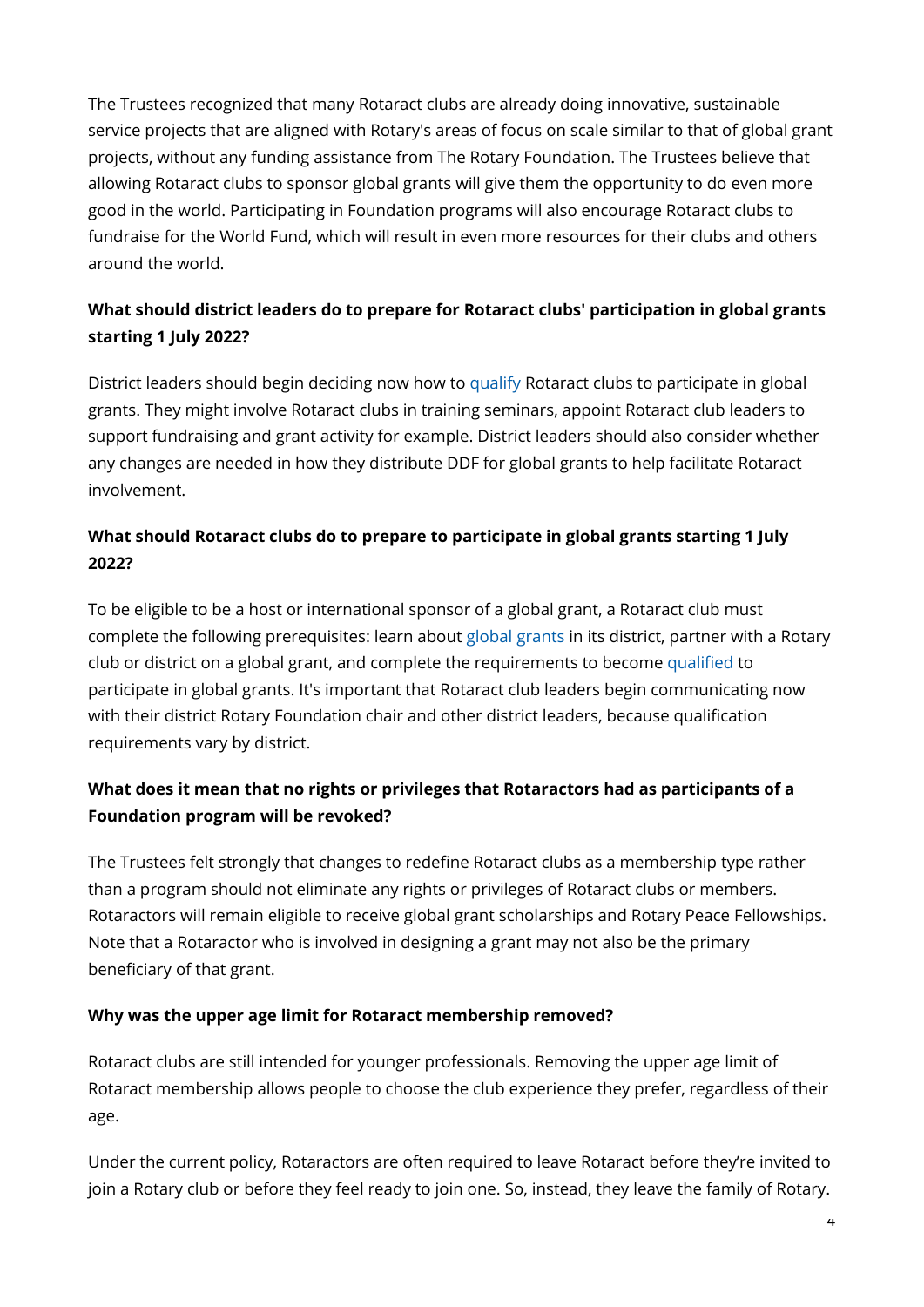Restricting Rotaract membership to people age 30 or under is perceived differently in different regions. In some places, members are likely to feel that the age limit should be raised. In others, they want it lowered. After careful consideration, the Elevate Rotaract Task Force and the Board decided that it was important to give Rotaractors the flexibility to decide for themselves when they're ready to leave Rotaract. The majority of Rotaractors we surveyed believed that removing the age limit would either improve or not change their club experience, and they said they would still pursue joining a Rotary club in the future.

## **Can our Rotaract club have an upper age limit?**

Yes. The Board believes Rotaract clubs should be able to offer the experience that their members want. If an upper age limit helps you build a successful club, your club has the freedom to set that limit in your club bylaws, but it must be agreed to by club members and your club sponsor (if you have one).

## **Can we have an upper age limit for our district Rotaract representative?**

How district Rotaract representatives are elected is determined by the district Rotaract committee, and approved by the district governor before elections. The Rotary Code of Policies requires only that the candidate has served as a Rotaract club president or as a member of the district Rotaract committee for one full term before taking office. The clubs in your district can decide together to set an age limit for your district Rotaract representative in your eligibility requirements. Even if it doesn't set such a limit, your district should encourage younger members to serve in this important leadership role and remind clubs to vote for qualified younger candidates — this gives young professionals an opportunity to grow and lead through Rotaract.

## **Will Rotaractors still be encouraged to become Rotarians?**

Yes, of course! Rotaractors will still be encouraged to join Rotary clubs that offer the club experience they want at any time. Rotary clubs should continue to partner regularly with Rotaractors at meetings and events and on service projects. Inviting a Rotaractor to join the Rotary club will be a natural step when the time is right. Remember that Rotaractors can join a Rotary club while they are still active members of Rotaract clubs, or they can start their own Rotary clubs.

## **Will Rotary clubs still be able to sponsor Rotaract clubs?**

Yes, Rotaract clubs can be sponsored by a Rotary club or clubs or another Rotaract club, or they can organize themselves without a sponsor. This will give clubs greater flexibility to choose the sponsor relationship that best meets their needs and allows for collaboration.

## **Will Rotaract clubs be able to sponsor other Rotaract clubs?**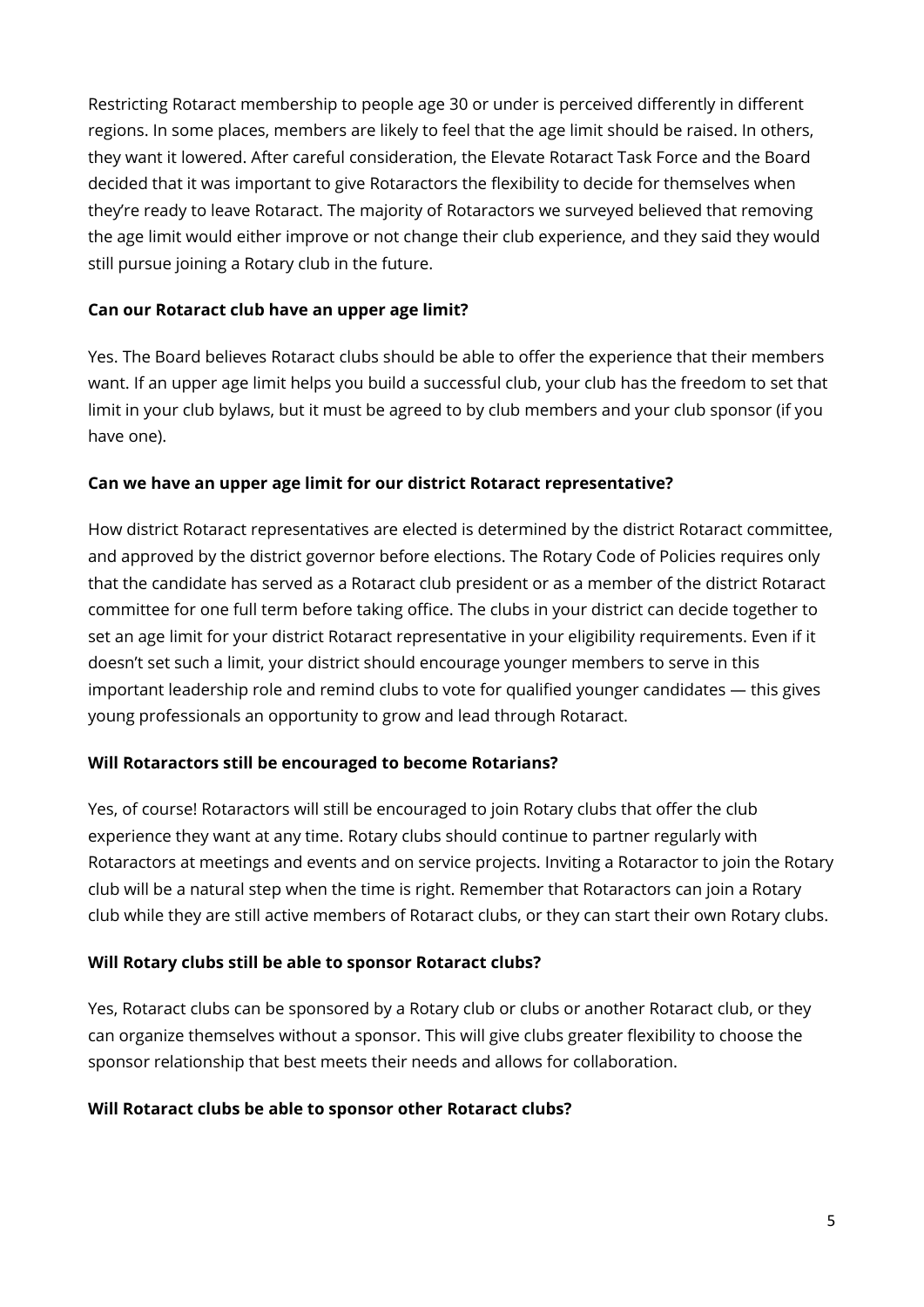Yes, a Rotaract club can sponsor another Rotaract club. This gives clubs more flexibility to find the best sponsor relationship to support their needs. Community-based Rotaract clubs will be encouraged to sponsor university-based Rotaract clubs.

## **How will these changes affect my Rotaract club experience?**

These changes might not affect your Rotaract club experience. Rotaract clubs will still be encouraged to partner with Rotary clubs, plan innovative and sustainable local and international service projects, and offer leadership and professional development opportunities for their young professional members. Rotaract clubs will have more flexibility to design a member experience that meets their needs, engage a wider network of young professionals, and develop relationships with clubs that join together more diverse perspectives, professions, and talents.

## **How will these changes affect my Rotary club experience?**

These changes might not affect your Rotary club experience. Rotary clubs will still be encouraged to sponsor and partner with Rotaract clubs, plan service projects with them, and support Rotaractors in honing their leadership and professional skills through collaboration and mentorship. Rotary clubs should still work side by side with Rotaractors in their communities, encourage the development of new Rotaract clubs, and talk to Rotaractors about joining a Rotary club when the time is right.

## **What will Rotaractors receive in exchange for paying dues?**

The Board believes it's important that RI deliver value to Rotaractors even before Rotaract clubs are required to pay dues. Before 1 July 2022, Rotaractors will have access to new leadership development resources from Toastmasters International, updated online goal-setting tools, and improved online club administration tools. Dues collected from Rotaract clubs will support the new and existing products and services and help us to deliver even greater value to our Rotaract members in the future.

## **How were the dues amounts determined?**

In October 2019, all Rotaractors were sent a survey that asked for their opinions about Rotaract dues amounts and calculation methods. More than 9,000 Rotaractors from around the world responded, providing a sample set of data that was far larger than what was needed in order to represent the Rotary world accurately. The Board based both the amount of dues and the method of calculation on Rotaractors' responses to the survey. [Review the survey's findings in detail.](https://my-cms.rotary.org/en/document/rotaract-dues-survey-findings-overview)

## **Why won't clubs start paying dues until July 2022?**

The Board felt strongly that Rotaract clubs should start receiving additional benefits before they begin paying dues to RI. Over the coming years, Rotaract clubs will have access to additional tools